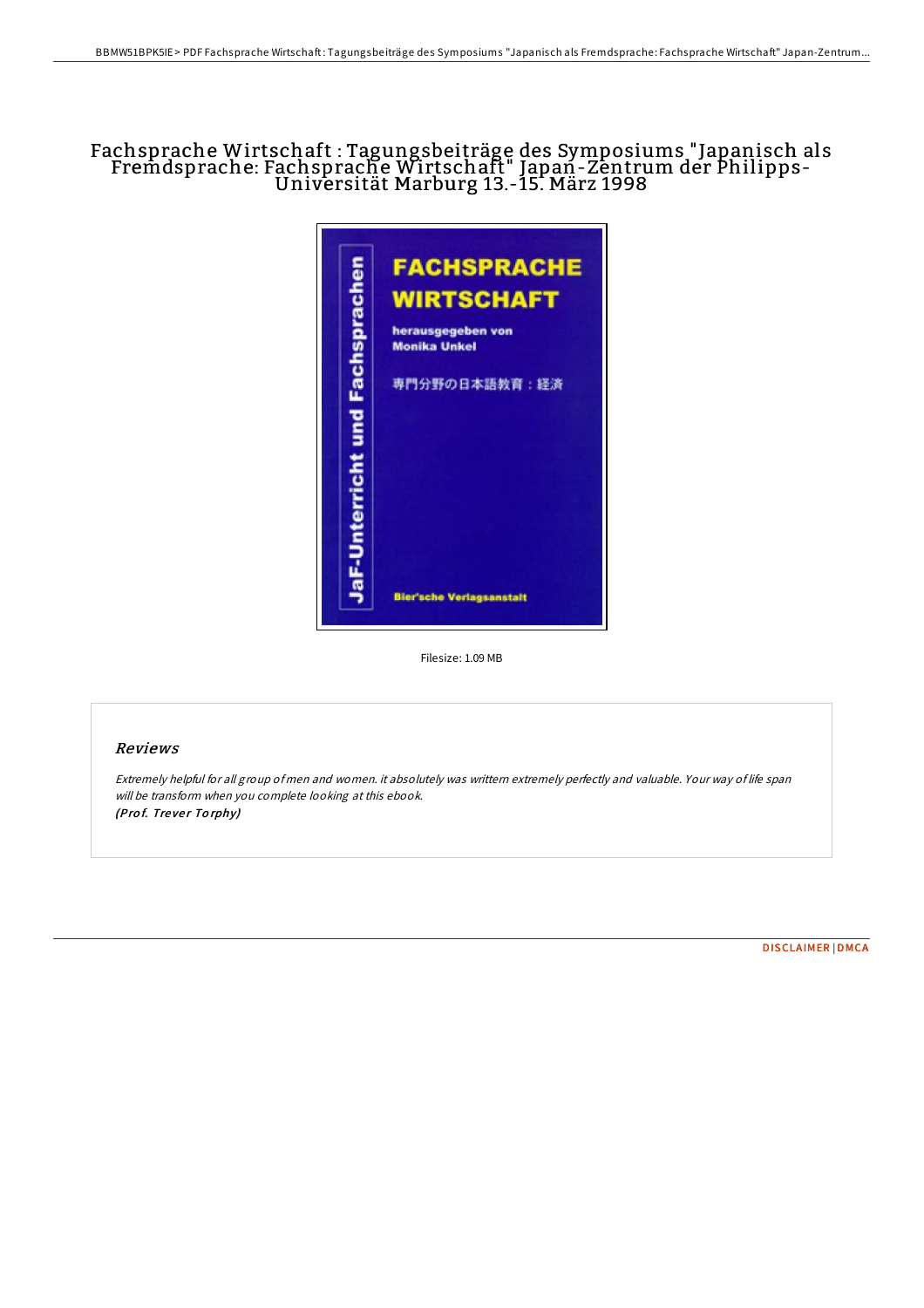### FACHSPRACHE WIRTSCHAFT : TAGUNGSBEITRÄGE DES SYMPOSIUMS "JAPANISCH ALS FREMDSPRACHE: FACHSPRACHE WIRTSCHAFT" JAPAN-ZENTRUM DER PHILIPPS-UNIVERSITÄT MARBURG 13.-15. MÄRZ 1998



To read Fachsprache Wirtschaft : Tagungsbeiträge des Symposiums "Japanisch als Fremdsprache: Fachsprache Wirtschaft" Japan-Zentrum der Philipps-Universität Marburg 13.-15. März 1998 eBook, make sure you refer to the button below and save the document or gain access to additional information that are have conjunction with FACHSPRACHE WIRTSCHAFT : TAGUNGSBEITRÄGE DES SYMPOSIUMS "JAPANISCH ALS FREMDSPRACHE: FACHSPRACHE WIRTSCHAFT" JAPAN-ZENTRUM DER PHILIPPS-UNIVERSITÄT MARBURG 13.-15. MÄRZ 1998 ebook.

Bonn : Bier'sche Verlagsanstalt, 1999. Soft cover. Condition: New. xiii, 132 pages ; 30 cm. Papers from a conference held March 13-15, 1998 at Philipps-Universität Marburg. Minori MURATA Fachsprache Wirtschaft und Japanisch als Fremdsprache (JaF): Japanisch in den Wirtschaftswissenschaften - unter besonderer Berücksichtigung des sino-japanischen Fachwortschatzes - Heinrich P. KELZ Zur Konzeption eines Lehrwerks für Wirtschaftsdeutsch Minori MURATA Japanese in Economics - A Study on the Sentence Patterns in an Introductory Economics Textbook - Detlef Foljanty Probleme und Möglichkeiten einer fachsprachlichen Ausbildung in Japanisch als Fremdsprache an den wissenschaftlichen Hochschulen in Deutschland Robert HORRES Anforderungen und Ziele im Bereich Fachsprache Wirtschaft für Studierende der Japanwissenschaften Fumiko SHIRAISHI JETRO Business Japanese Proficiency Test (in japanischer Sprache) Yukiko BISCHOF-OKUBO JaF-Unterricht und Fachsprachenausbildung Wirtschaft an der Universität Mannheim (in japanischer Sprache) Yasuko SAKAI Einführung von Grundbegriffen und Wortfeldern der japanischen Wirtschaftsfachsprache - aus einem Modellversuch an der Universität Heidelberg (in japanischer Sprache) (Prof. Dr. W. Seifert) Keiko OSHIMA-GERISCH Curriculumentwicklung für "Wirtschaftsjapanisch" - nach einem Modell des Faches "Wirtschaftsspanisch" (in japanischer Sprache) Taka BLUHME-KOJIMA Morphosyntaktische Charakteristika der Fachsprache Wirtschaft im Japanischen (in japanischer Sprache) Monika UNKEL Fachsprache Wirtschaft: JaF-Unterricht an der Philipps-Universität Marburg.

 $\overline{\mathsf{pop}}$ Read [Fachsprache](http://almighty24.tech/fachsprache-wirtschaft-tagungsbeitr-auml-ge-des-.html) Wirtschaft : Tagung sbeiträge des Symposiums "Japanisch als Fremdsprache: Fachsprache Wirtschaft" Japan-Zentrum der Philipps-Universität Marburg 13.-15. März 1998 Online

Download PDF [Fachsprache](http://almighty24.tech/fachsprache-wirtschaft-tagungsbeitr-auml-ge-des-.html) Wirtschaft : Tagung sbeiträge des Symposiums "Japanisch als Fremdsprache: Fachsprache Wirtschaft" Japan-Zentrum der Philipps-Universität Marburg 13.-15. März 1998